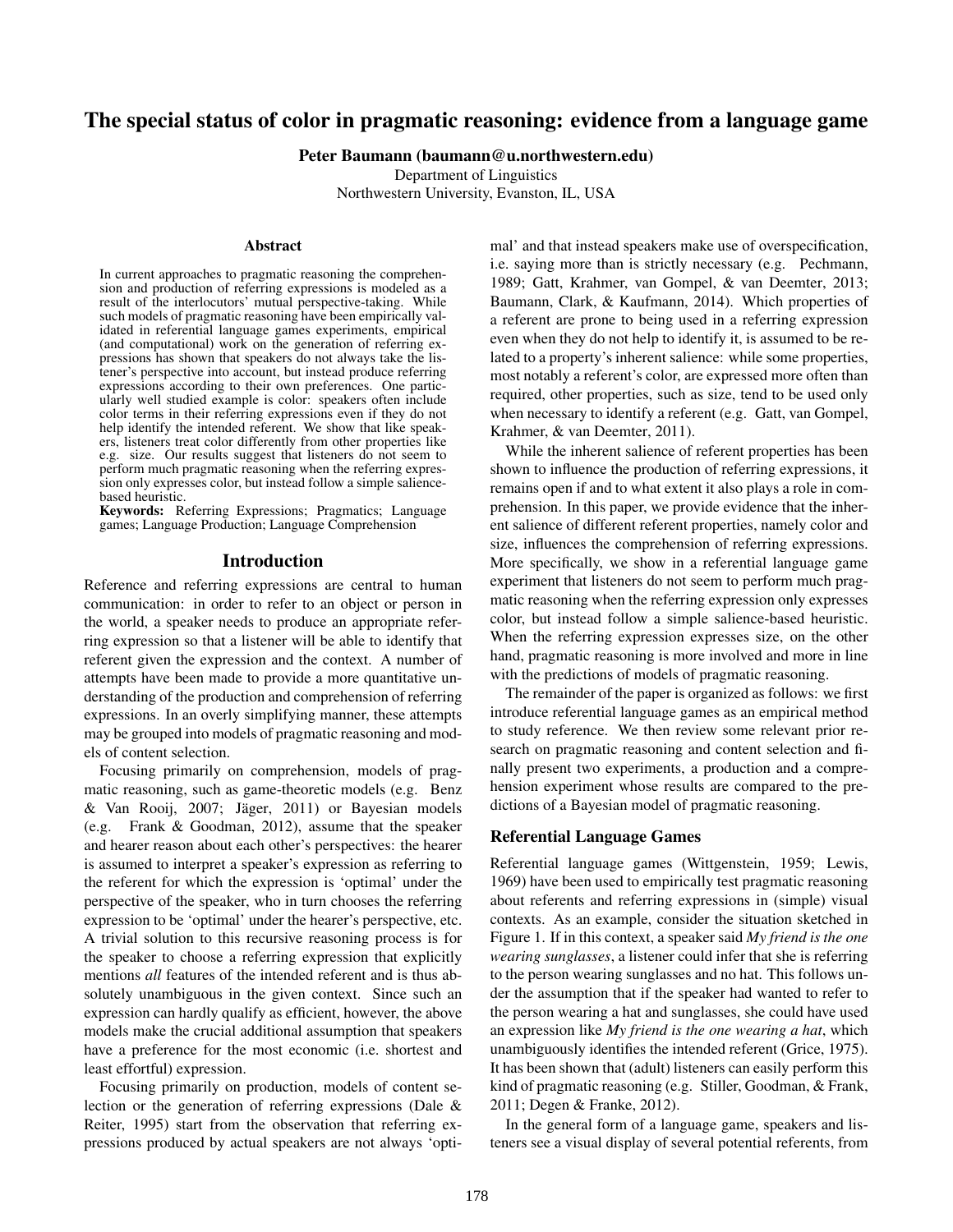

Figure 1: Example of the visual context of a language game.

which the speaker picks (or is given) a referent to talk about, while the listener does not know the referent. The speaker then chooses a referring expression, based on which the listener must identify the intended referent.

Language games are particularly suitable for the study of pragmatic reasoning as they allow for an easy manipulation of the depth of (recursive) pragmatic reasoning required for successful communication by changing the distribution of features across the different referents. In Figure 1, the target referent (middle), shares one feature with each of its two competitors: like the competitor to its right, the target is wearing sunglasses, and like the competitor to its left, it is not wearing a hat. So upon hearing a sentence like *the one wearing sunglasses*, the hearer must employ pragmatic reasoning and strengthen the heard utterance to mean *the one wearing sunglasses, but no hat*.

## Related Work

In this section, we present one Bayesian model of pragmatic reasoning about referring expressions and then briefly review some relevant studies from the vast literature on the generation of referring expressions.

## Models of Pragmatic Reasoning

Models of pragmatic reasoning are based on the assumption that the speaker and hearer reason about each other's perspectives. A Bayesian approach to model a two-level pragmatic reasoning process was proposed by Frank and Goodman (2012): in their model, a listener uses Bayesian inference to infer a speaker's intended referent  $r$  given that the speaker used a particular word w:

$$
P(r|w) = \frac{P(w|r)P(r)}{\sum_{r}^{\'} P(w|r')P(r')} \tag{1}
$$

The likelihood  $P(w|r)$  of a speaker uttering word w given an intended referent  $r$  is assumed to reflect the utility or informativeness of a word used to refer to a particular referent and thus takes the form

$$
P(w|r) = \frac{|w|^{-1}}{\sum_{w' \in W} |w'|^{-1}} \tag{2}
$$

where  $|w|$  denotes the number of referents for which word w is true and  $W$  is the set of all words  $w'$  that could be used to describe the referent r.

Frank and Goodman (2012) tested this model in a simple referential language game, in which human participants provided probability judgments for the three terms in Equation 1. Participants saw an array of three objects varying along two of the three following property dimensions: shape, color and texture. They were then asked to place bets on

- 1. which object a speaker is talking about given that she used one of the two words  $(P(r|w))$ , listener)
- 2. which object a speaker is talking about given that she used an unknown word  $(P(r))$ , salience)
- 3. which (of the two possible) word they would use to refer to a given object  $(P(w|r))$ , speaker).

Given these estimates, Frank and Goodman (2012) observed a very strong correlation between both the estimated and predicted speaker likelihoods  $P(w|r)$  (according to Equation 2) and the estimated and predicted listener probabilities  $P(r|w)$ obtained from Equation 1 with  $P(w|r)$  according to Equation 2 and the estimated  $P(r)$ .

Critically, participants were given a probabilistic forcedchoice task, as they had to place bets on their answers. However, in the speaker condition, there was no clear option for overspecification, i.e. for using both properties to refer to the given referent. While this design choice of Frank and Goodman (2012) is in line with other experiments on pragmatic reasoning (e.g. Degen & Franke, 2012), it has been shown that when given an a free choice, speakers do make use of overspecification in similar experimental settings (Gatt, van Gompel, van Deemter, & Krahmer, 2013; Baumann et al., 2014).

## Overspecification in the Generation of Referring **Expressions**

The fact that speakers have the option for overspecification and often make use of it has become a well-established fact in the psycholinguistic literature on referring expressions (e.g. Pechmann, 1989; Engelhardt, Bailey, & Ferreira, 2006; Koolen, Gatt, Goudbeek, & Krahmer, 2011). Numerous studies have shown that the properties of referents form preference hierarchies according to their inherent salience and that properties listed high on these hierarchies, such as color, tend to be used by speakers even if they are not necessary to identify an intended referent (Koolen et al., 2011) or if they provide less discriminatory power than a property lower on the hierarchy (Gatt, Krahmer, et al., 2013).

While some of these studies involve rather complex visual contexts from which a specific referent is to be identified, Gatt et al. (2011) report an experiment that closely resembles the design of language games used to test models of pragmatic reasoning: their visual display consisted of three objects, which differed along the two feature dimensions color and size (see Figure 2), and participants were given an open prompt to answer. The results showed that participants made significant use of overspecification, especially if the redundant feature was color. However, the authors of this study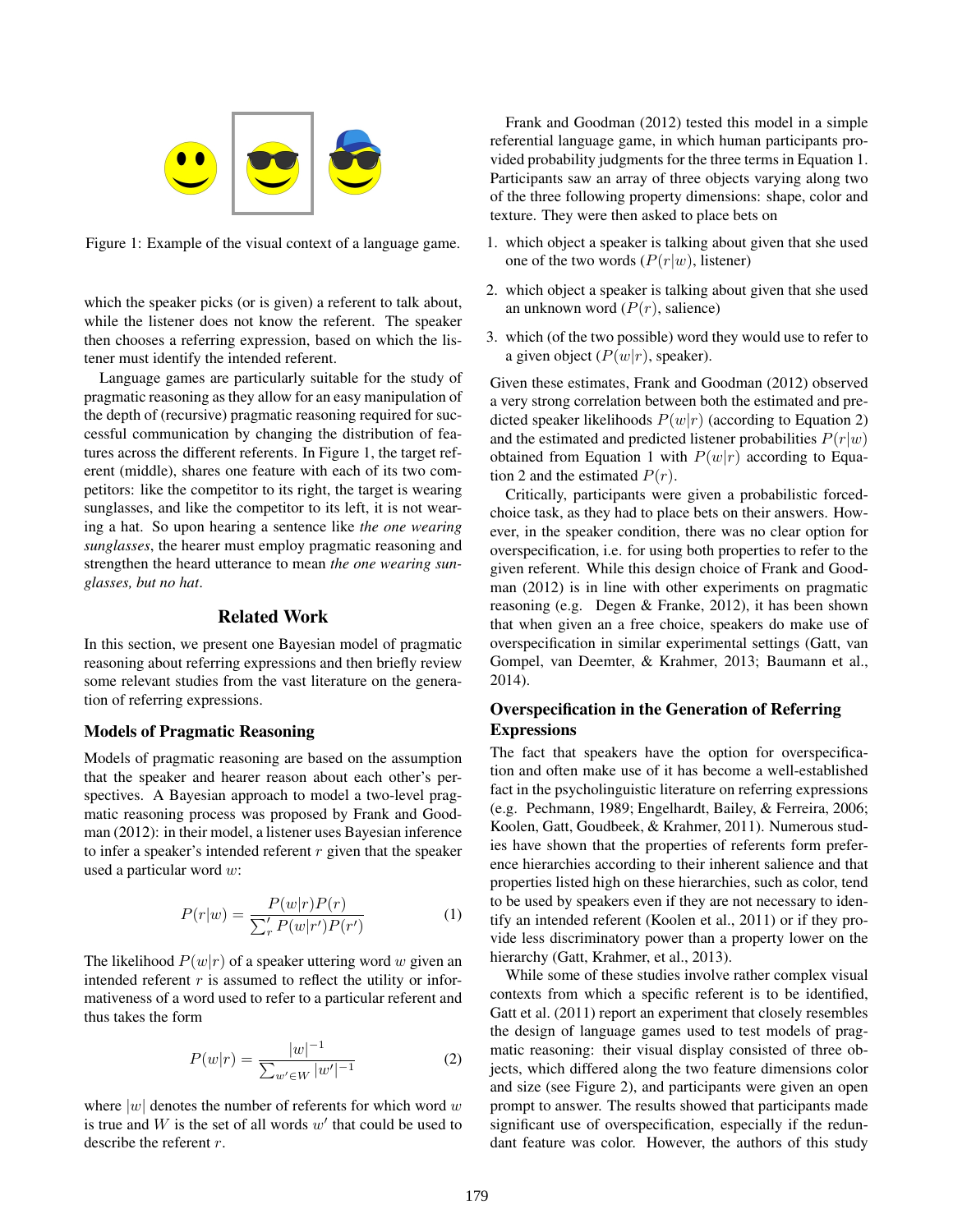

Figure 2: Example of a simple visual context of a language game with size and color. Size is sufficient to identify the target.



Figure 3: Example of a pragmatic visual context of a language game with size and color.

were primarily interested in the differential effects of color and size on the degree of overspecification, and so the experiment consisted only of conditions in which either color or size or both were unique features of the target object. Crucially, there was no 'pragmatic' condition, in which the target did not have a unique property in context, but a single property could still suffice to identify a referent through pragmatic reasoning.

## **Experiments**

Our experiments add such an 'pragmatic' condition to the one reported by Gatt et al. (2011). More importantly, we also investigate how listeners understand pragmatically 'optimal' utterances in the context of such pragmatic contexts involving properties of different inherent saliences.

As an example of a pragmatic context, consider a visual display like in Figure 3. Here the target referent (middle) shares one property with each of its competitors: it has the same size as the competitor to its right and the same color as the one to its left. Like in the case of the smileys in Figure 1, the target can be identified by referring to only one of its two properties through pragmatic reasoning: if a speaker chooses to refer to the target just by its size (*the large light bulb*), a listener can infer that speaker is more likely to be referring to the large green light bulb than to the small one, since for referring to the latter one she could have used the unique expression *the small light bulb*. By the same line of reasoning the target could also be identified by just referring to its color (*the green light bulb*). So unlike in the smiley case of Figure 1, the array of light bulbs in Figure 3 is symmetrical, i.e. assuming a pragmatic listener, a speaker could refer to the target by either of its two properties.

## Experiment 1: Production

Experiment 1 is a production experiment in which we compare speakers referring expressions for referents in'pragmatic' contexts like in Figure 3 with 'simple' contexts, in which the referent has a unique property.

Materials and Design We designed two sets of arrays of three pictures (light bulbs and dinosaurs), like the one in Figure 3. The individual pictures differed in two properties: size and color

The pictures in the arrays were assembled according to three conditions: a *pragmatic condition* (Figure 3) and two *simple conditions*. In the two simple conditions, the target picture (indicated by a grey frame) had a unique property, either *color* or *size* (Figure 2), by which it could easily be referred to (e.g. *small light bulb*).

In the pragmatic condition, the target picture shared one property with each of its two competitors: e.g. in Figure 3, it has the same size as the competitor to its right and the same color as the one to its left. As illustrated above, if speakers were producing pragmatically 'optimal' referring expressions, Figure 3 could be referred to as either *green light bulb* or *large light bulb*.

We employed a two-shot between-subject design: each participant completed only two trials (cf. Frank and Goodman (2012), who also used single trial experiments): one in the pragmatic condition and one in one of the simple conditions. The properties and array sets were counter-balanced across participants and the order of the three pictures was randomized within the array.

Participants and Procedure Using Amazon Mechanical Turk, 96 participants were recruited for the experiment. All participants were naive to the purpose of the experiment and reported to be native speakers of English.

The two trials were presented on a single web page. Each trial consisted of a three-picture array with one picture marked by a grey frame as in Figure 3. Under the picture array there was a text line with the words *Pick the* followed by an open prompt and a period. The participants' task was to fill in the blank so that another person could identify the target picture with the grey frame.

Participants were instructed to imagine that they were communicating with another person over an instant messaging or chat system and that they wanted their partner to pick the picture with the grey frame out of the three pictures in the array. They were told to imagine that their partner saw the same three pictures, but without the frame and in a possibly different order. This instruction was emphasized by the fact that the target picture appeared in a randomized position within each trial. In addition, participants were asked to complete the initial two words into a correct sentence of English.

Results The individual answers were manually assessed for correctness, i.e. whether or not it was possible to identify the intended referent from the answer. Out of 192 responses, only  $2 \approx 1.0\%$ ) did not allow for a unique identification of the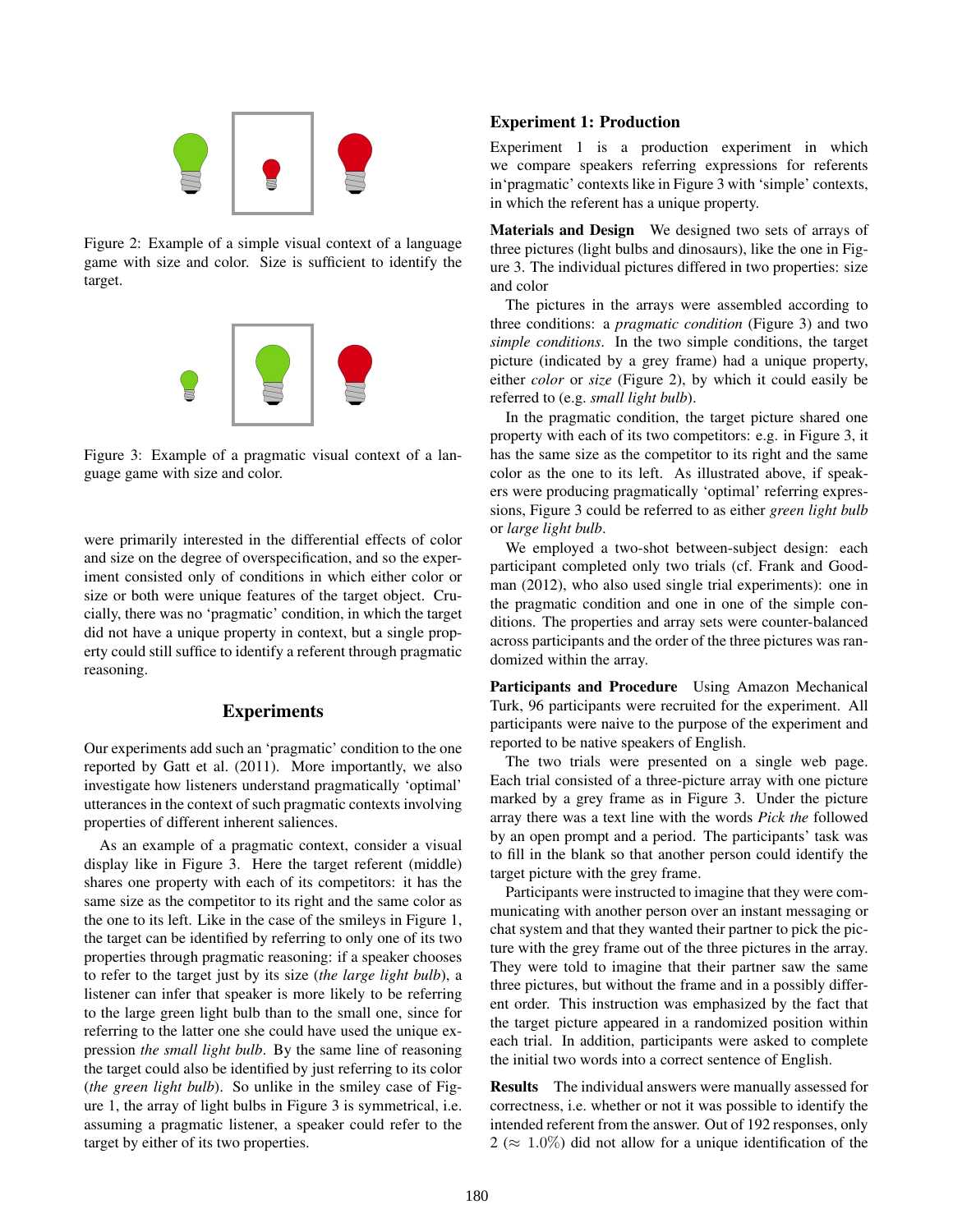target picture and were excluded. For the remaining 190 trials, we manually annotated which properties were explicitly mentioned in the response. Figure 4 shows the proportion of properties used in referring expressions by condition. It can be seen that in the pragmatic and simple-size condition both color and size were used in the vast majority of produced referring expressions, while in the simple-color condition only 34% of the referring expressions also contained size.



Figure 4: Results of Experiment 1: Proportions of properties expressed in referring expression by condition.

While the difference between the simple-size and simplecolor condition has been reported in earlier studies (e.g. Gatt et al., 2011), we observed that in the pragmatic condition speakers use the property color even more often than in simple-size condition (98.9% vs. 89.6%). A logistic regression fit to an indicator of whether color was realized in answers in the pragmatic and simple-size conditions revealed that this difference was significant ( $p < .05$ ).

Discussion These results show that in the production of referring expressions, people tend to express color even if it is not necessary for a successful identification of the intended referent, like in our simple-size and pragmatic conditions. Less salient properties, like size, on the other hand, are used less often if they are not necessary to identify a referent, like in our simple-color condition. These results are a full replication of earlier studies on overspecification in the production of referring expressions (e.g. Gatt et al., 2011). More importanly, we found that in a 'pragmatic' visual context, which would allow for the identification of a referent with just one property through pragmatic reasoning, all but one participant chose to express the property color.

## Experiment 2: Comprehension

Experiment 2 is a comprehension experiment, in which listeners are asked to decide which of the possible referents from the pragmatic condition Figure 3 is most likely the intended one given a sentence containing to only one of the referent's two properties. While our comprehension experiment is very similar to the ones reported by Frank and Goodman (2012) together with the model in Equation 1, there are four critical differences: first, Frank and Goodman (2012) asked their participants to place bets on each referent, which were then directly interpreted as (prior or posterior) probabilities for these referents. While this procedure may easily be interpreted as measuring a listener's belief about the likelihood of those three referents, ultimately the listener has to make a decision in order to interpret a given referring expression. We thus opted for a forced-choice task. Second, in line with the previous argument we included the referring expression in a sentence frame. Third, we focused on visual contexts like Figure 3 which require pragmatic reasoning. And fourth, we chose the two properties color and size instead of color, shape and texture used by Frank and Goodman (2012), because for color and size clear differences have been observed in production experiments. In addition, color and size are both typically realized as pre-nominal adjectives, which makes the two corresponding referring expressions only minimally different.

Materials and Design We used the visual stimuli of the pragmatic condition from Experiment 1 (Figure 3), where the target picture shares one property with each of its two competitors: e.g. in Figure 3, it has the same size as the competitor to its right and the same color as the one to its left.

We crossed the two properties of the target referent with the property expressed in the referring expression, yielding a 2x2x2 factorial design of *size* (small vs. large) x *color* (red vs. green) x *referred property* (size vs. color).

We employed a single-shot between-subject design: each participant completed only one trial (cf. Frank & Goodman, 2012). The properties and referring expressions were counter-balanced across participants and the order of the three pictures was randomized within the array.

Participants and Procedure Using Amazon Mechanical Turk, 227 participants were recruited for the experiment. All participants were naive to the purpose of the experiment and reported to be native speakers of English.

The experiment was presented on a web page and consisted of the picture array and a sentence like *Pick the large light bulb.* Participants were asked to select the 'best' picture given the sentence and made their selection by clicking on a radio button under one of the pictures. Like in Experiment 1, participants were instructed to imagine that they are communicating with another person over an instant messaging or chat system and that they both saw the same three pictures, however in possibly different orders, and that they wanted to identify the picture their partner was referring to by the given sentence.

Results All 227 participants selected a picture compatible with the given referring expression. The proportions of listeners' choosing the target referent following from pargmatic reasoning is shown in Figure 5.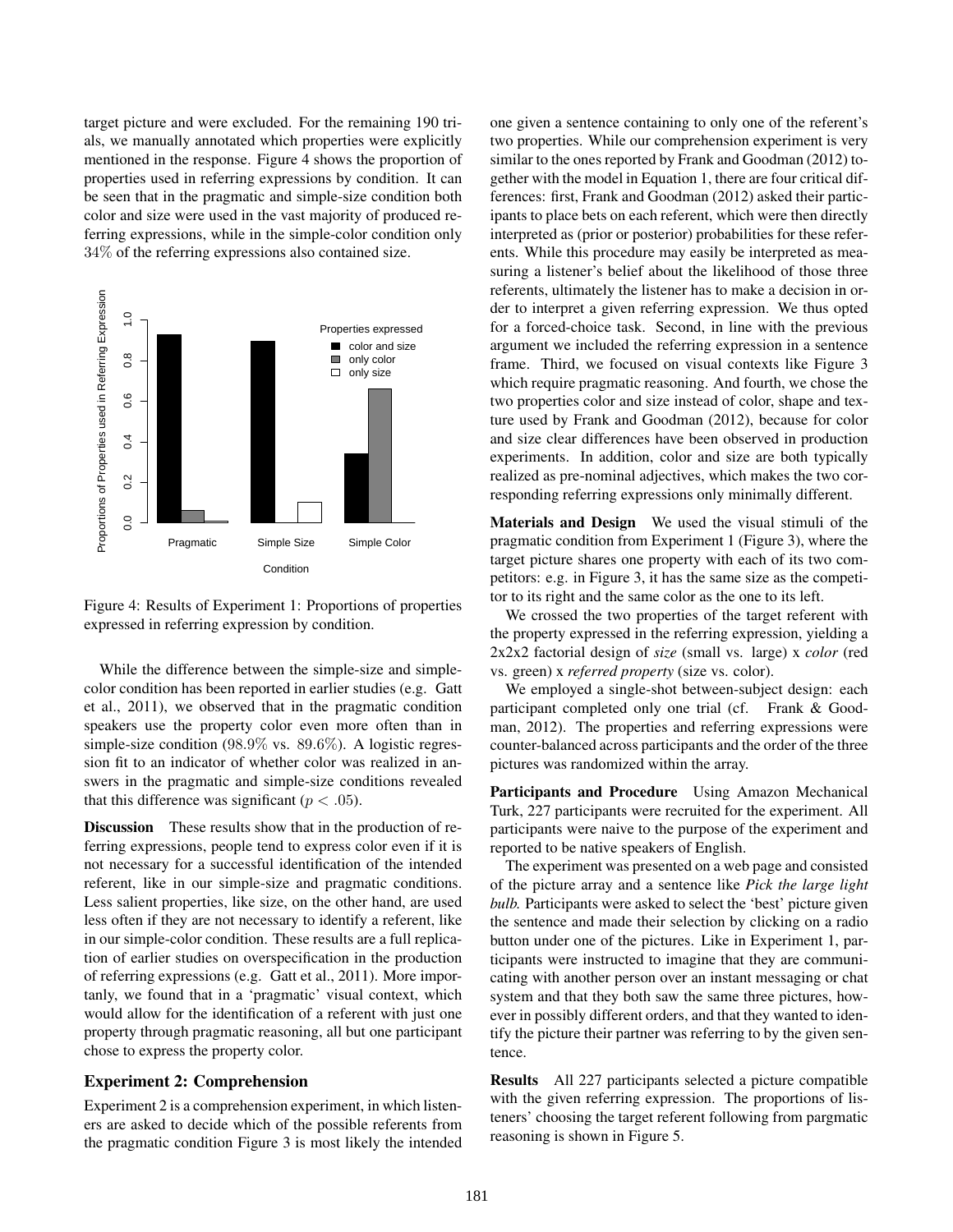It can be seen that if the referred property is size, target choices are fairly similar across all target property conditions, while if the referred property color there is a huge difference in target choices depending on the size of the target: if the target is large, participants mainly selected the target, while for small targets participants had a strong preference for the (large) distractor of the same color. This pattern was confirmed by a logistic regression with the three experimental factors and all their interactions as predictors, which revealed main effects of referred property ( $p < .001$ ) and target size  $(p < .001)$ , and a significant interaction of referred property and target size ( $p < .001$ ).



Figure 5: Results of Experiment 2: Proportions of target choices by condition.

Discussion We observed that if the referred property is color, the likelihood of target choice depends strongly on the size of the target (and the size of the distractor of the same color): if the target is large, participants mainly selected the target, while for small targets participants had a strong preference for the (large) distractor of the same color. For size as the referred property, on the other hand, no such difference was observed.

From the perspective of models of pragmatic reasoning, these results are unexpected, as the the visual scenes are symmetric in both properties (i.e. the target shares one property with either of its competitors) and either property should allow target identification through pragmatic reasoning. Instead our results suggest that listeners do not perform much pragmatic reasoning when the referred property is color, but instead follow a simple perceptual heuristic by choosing the most salient referent of that color, i.e. the larger one. This possibility may be accounted for by the salience prior  $P(r)$ in the model of Frank and Goodman (2012). In the following section we therefore compare our empirical results to the predictions of this model.

#### Comparison with Bayesian model

In order to compare our results from Experiment 2 with the predictions of the Bayesian model in Equation 1, we estimated the salience prior  $P(r)$  for the three referents in our visual scenes.

Participants, Materials, Design and Procedure 116 participants were recruited for the experiment over Mechanical Turk. The visual stimuli are the same as in Experiment 2, but instead of reading a sentence with areferring expression, participants were told that a speaker had said a sentence they could not understand and were asked to select the picture the speaker was most likely referring to. Like in Experiment 2, we employed a single-shot between-subject design.

Results & Discussion Participants' responses in the salience experiment were used to calculate the prior probabilities  $P(r)$ . These were combined with the speaker likelihoods from Equation 2 to obtain predictions of the Bayesian model by (Frank & Goodman, 2012). Figure 6 shows the results from Experiment 2 plotted over these model predictions. It can be seen that the model predictions are closer to the observed target choices if the referred property is size than when it is color. This corroborates the speculation that listeners may not perform much pragmatic reasoning when the only property in the referring expression is color.



Figure 6: Empirical results over Baysian model predictions by property used in the referring expression. Error bars are standard errors.

## General Discussion

The main findings of this paper are the results of Experiment 2: in a language game involving simple pragmatic reasoning, listeners behave differently if the referring property is color from when it is size. In the case of color, target choice is strongly determined by the size of the target: if the target is large, participants mainly selected the target, while for small